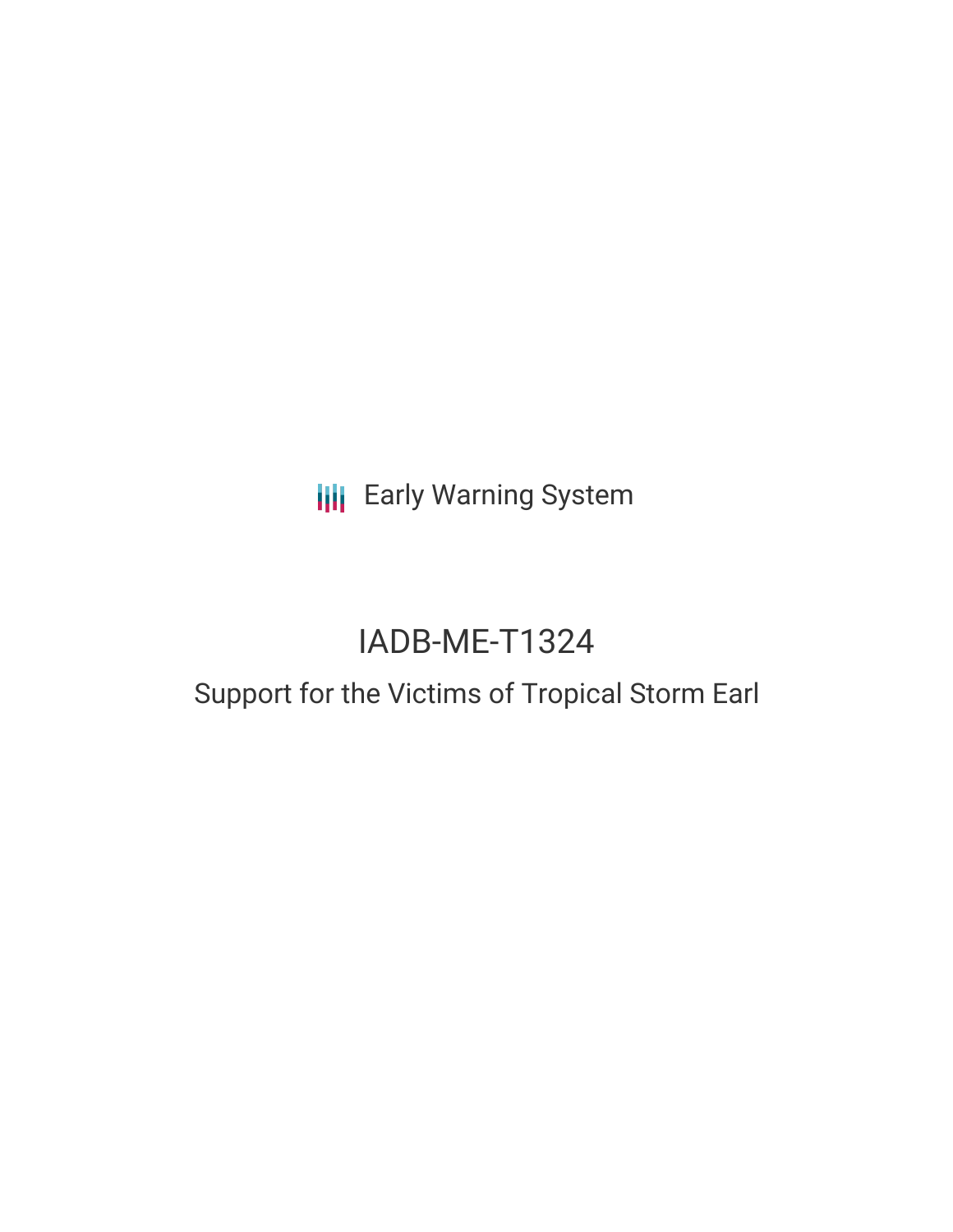

### **Quick Facts**

| <b>Countries</b>               | Mexico                                         |
|--------------------------------|------------------------------------------------|
| <b>Financial Institutions</b>  | Inter-American Development Bank (IADB)         |
| <b>Status</b>                  | Completed                                      |
| <b>Bank Risk Rating</b>        |                                                |
| <b>Voting Date</b>             | 2016-08-23                                     |
| <b>Sectors</b>                 | Climate and Environment, Technical Cooperation |
| <b>Investment Type(s)</b>      | Grant                                          |
| <b>Investment Amount (USD)</b> | $$0.20$ million                                |
| <b>Project Cost (USD)</b>      | \$0.20 million                                 |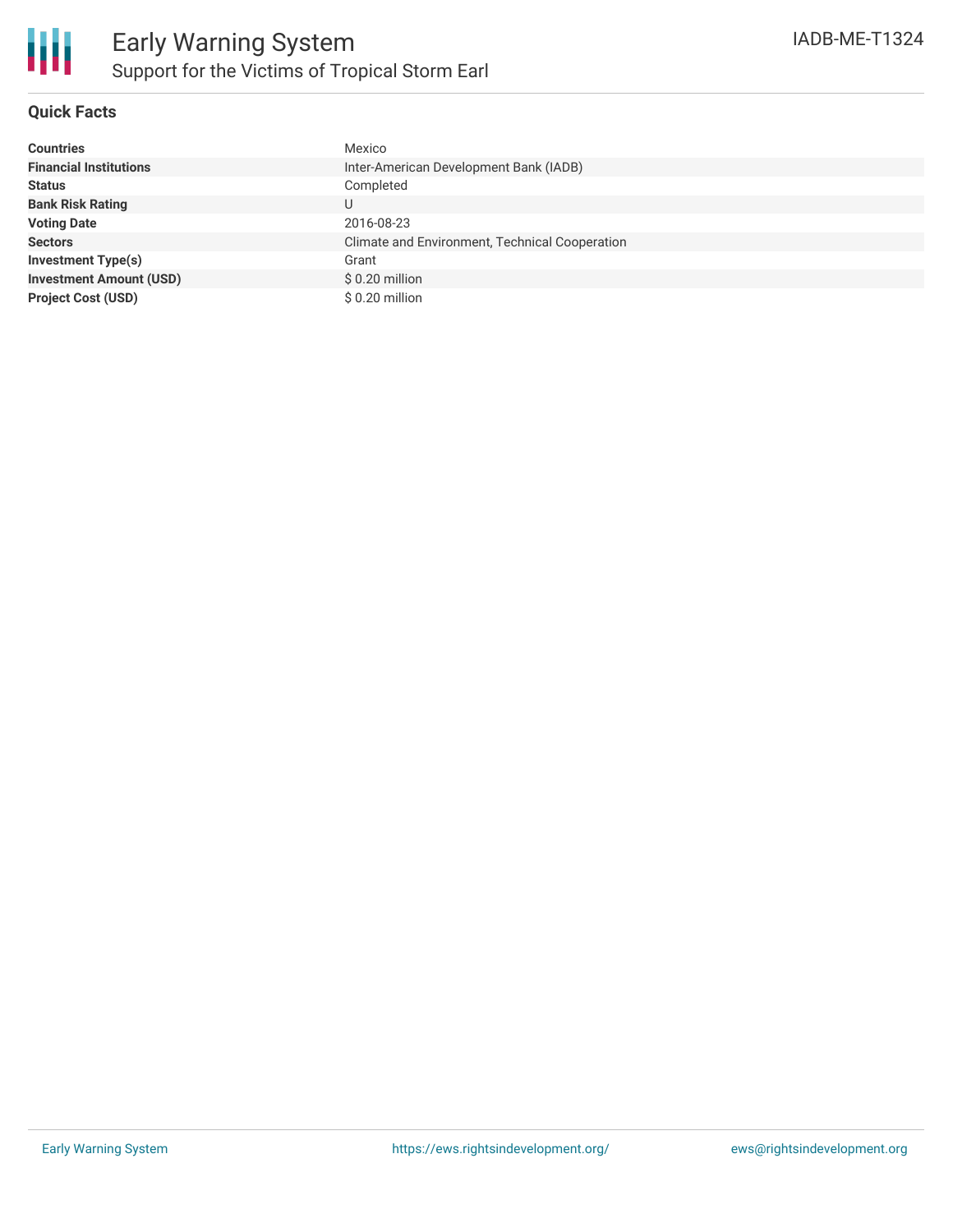

## **Project Description**

From the IDB: "Support to the Mexican Goverment through the Red Cross to help affected population by Tropical Storm Earl"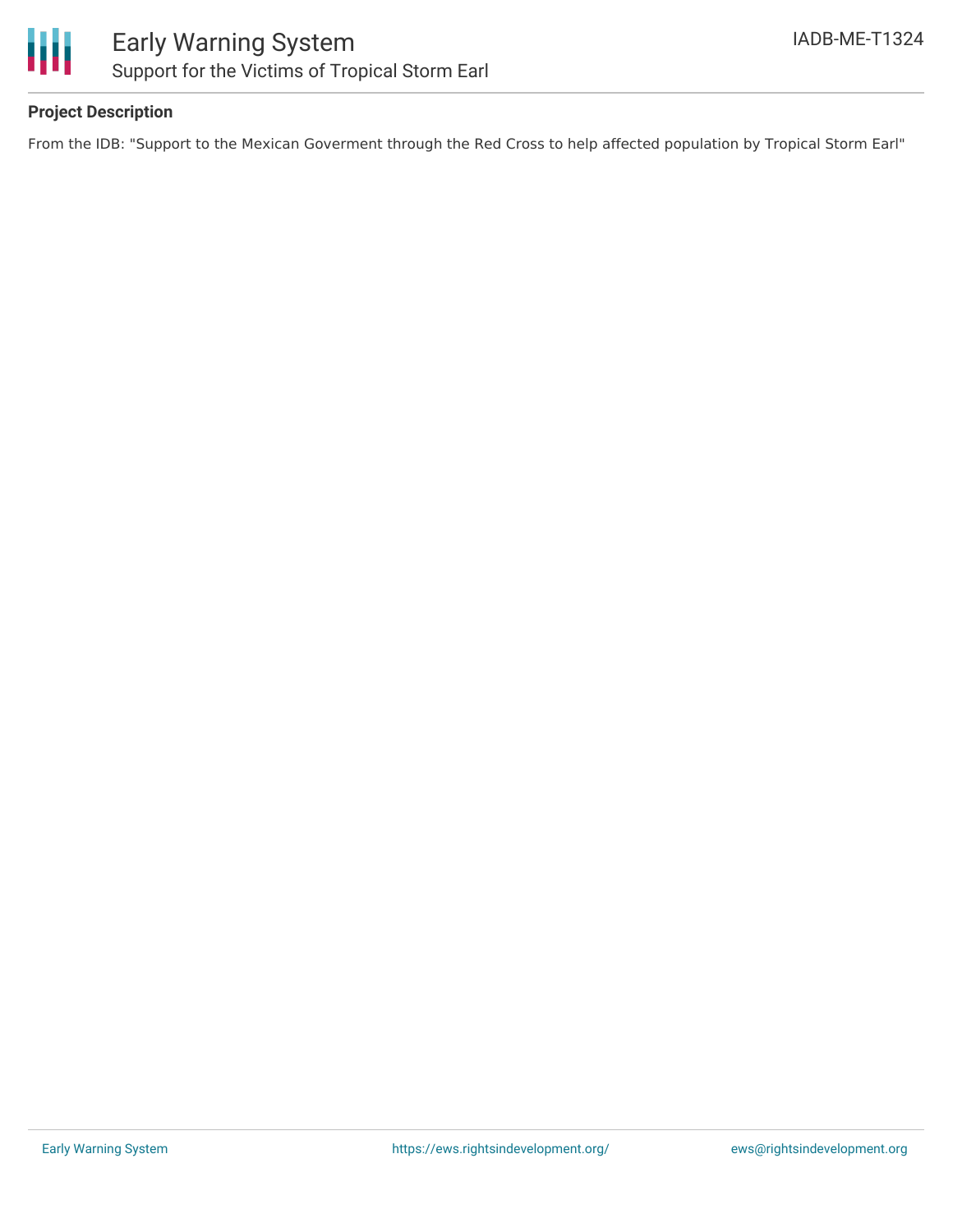

#### **Investment Description**

• Inter-American Development Bank (IADB)